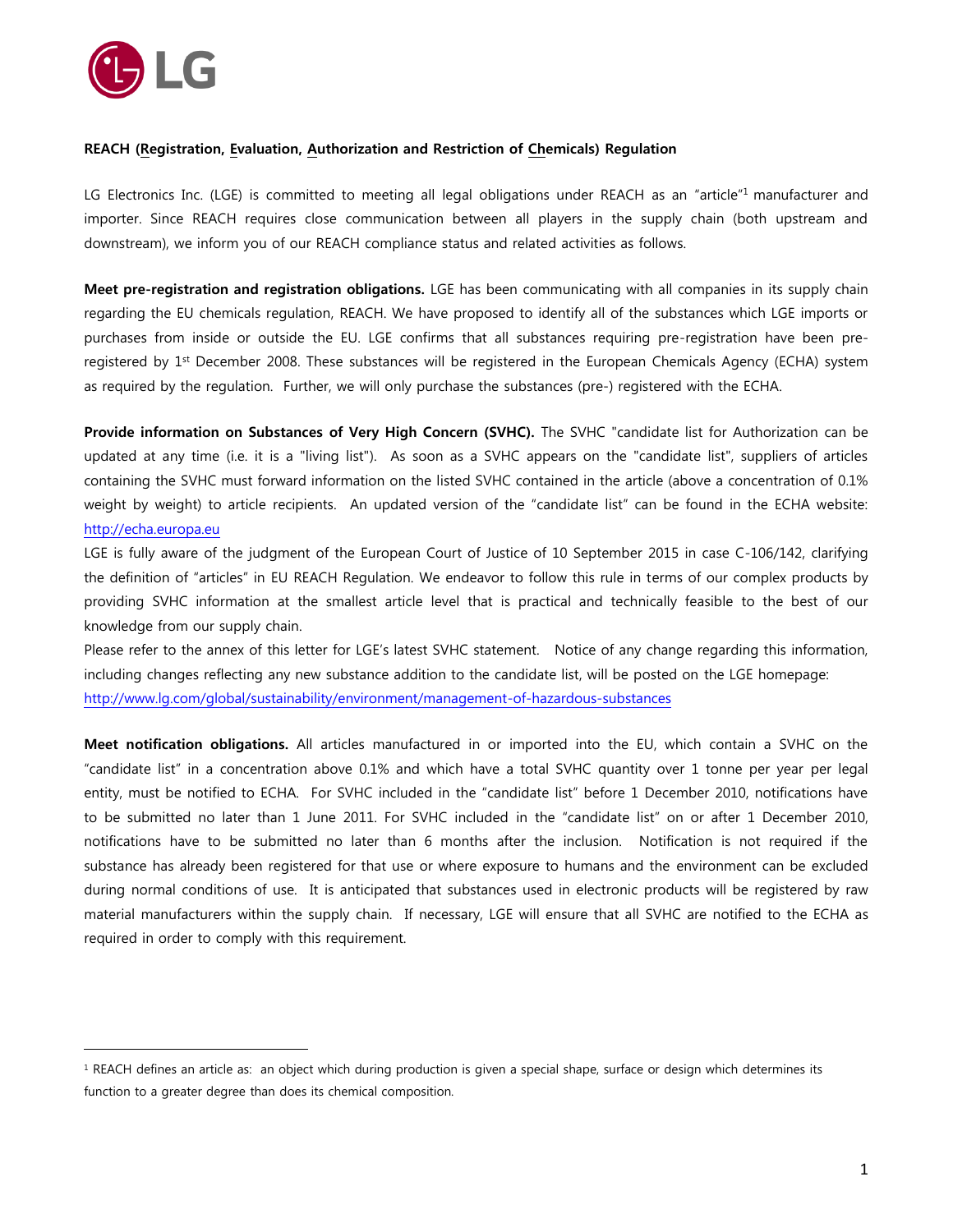

## **TO ALL INDUSTRIAL OR PROFESSIONAL USERS, OR DISTRIBUTORS AND IN REPLY TO CONSUMER INQUIRIES WHEN SVHCs ABOVE 0.1% W/W**

The [REACH Regulation](http://eur-lex.europa.eu/LexUriServ/LexUriServ.do?uri=CONSLEG:2006R1907:20130306:EN:PDF) (EC) 1907/2006 defines substances of very high concern ("SVHCs") as substances that are classified as: carcinogenic, mutagenic or toxic for reproduction ("CMR") Category 1A or 1B, persistent, bioaccumulative and toxic ("PBT"), very persistent and very bioaccumulative ('vPvB"), endocrine disruptors, or raise other equivalent health and environmental concerns.

Pursuant to REACH, certain SVHCs have been, or will be put on the "candidate list for authorisation." Additions to the "candidate list" can be made at any time (i.e., it is a "living list"). As soon as an SVHC appears on the "candidate list" suppliers of articles<sup>1</sup> containing the SVHC must forward information on the listed SVHC contained in the article (above a concentration of 0.1% weight/weight) to the industrial or professional user, or distributor, being supplied with the article (Article 33(1)). Suppliers must also, upon request, supply a consumer with the same information within 45 days of receipt of the request (Article 33(2)).

Considering the SVHC as listed in the current version of the "candidate list" and based on the current available information as collected throughout our supply chain, please see below the information as required in Article 33 of REACH.

| Substance name                                                                                                               | CAS<br>Number  | Comment                                                                                             |
|------------------------------------------------------------------------------------------------------------------------------|----------------|-----------------------------------------------------------------------------------------------------|
| Aluminosilicate, Refractory Ceramic Fibres                                                                                   |                | Used in internal ceramic insulator.                                                                 |
| Trixylyl phosphate (TXP)                                                                                                     | 25155-23-1     | Used in urethane molding (transformer reactor, noise<br>filter, PCB assembly and motor).            |
| 2-(2H-Benzotriazol-2-yl)- 4,6-<br>ditertpentylphenol (UV-328)                                                                | 25973-55-1     | Used in polarizer in LCD panel film.                                                                |
| 1,3-Propanesultone                                                                                                           | 1120-71-4      | Used in electrolyte for lithium batteries.                                                          |
| 1,2-dimethoxyethane (EGDME)                                                                                                  | $110 - 71 - 4$ | Used in coin batteries.                                                                             |
| Tris(2-chloroethyl) phosphate (TCEP)                                                                                         | 115-96-8       | Used in polyurethane foam.                                                                          |
| 1,6,7,8,9,14,15,16,17,17,18,18-<br>dodecachloropentacyclo[12.2.1.16,9.02,13.05,<br>10] octadeca-7,15-diene (Dechlorane Plus) | 13560-89-9     | Used in PCB assembly, IC chips, and insulation film and<br>adhesive for module assembly.            |
| Diboron trioxide<br>(Boric oxide)                                                                                            | 1303-86-2      | May be contained in resistor, capacitor and glass within<br>electrical contacts and exterior parts. |